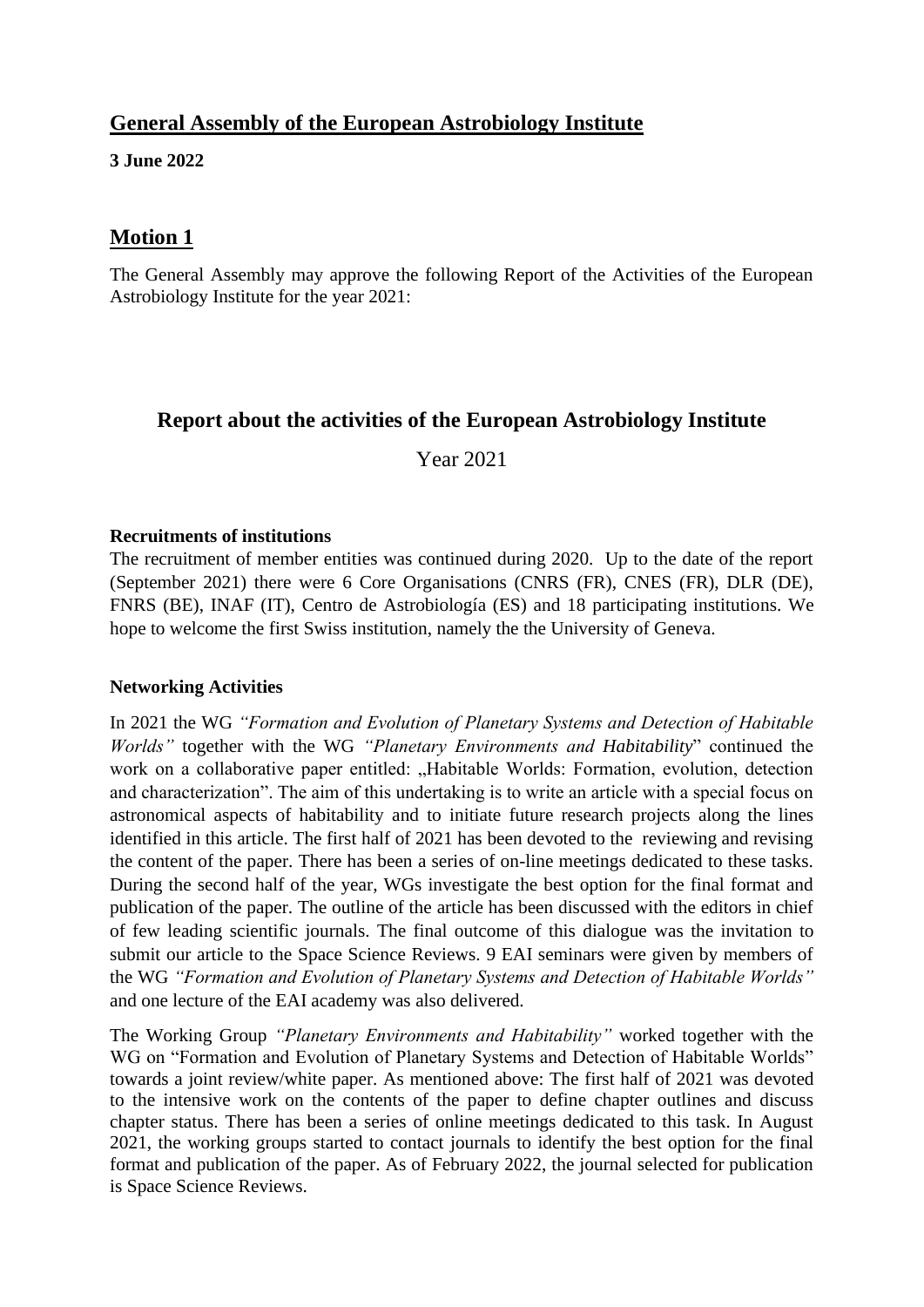In 2021, the *"Planetary Environments and Habitability"* WG also has redefined the scientific questions to reflect the diversity of topics in the working group:

- How did life and habitability co-evolve on Earth
- Which parameters and processes determine the habitability of rocky and water-rich planetary bodies
- Which conclusions can we draw for other planets and moons from studies of the Earth and vice versa?

The working group monthly meetings, which take place on the fourth Monday of each month, included presentations from group members as follows:

- Fernando Gomez (CICTERRA-CONICET-Universidad Nacional de Cordoba): *The search for analogues for the Jezero crater carbonates: Lacustrine carbonates from the high-Andes to the deep south in Patagonia (Argentina)*
- Josep M. Trigo-Rodriguez (CSIC-IEEC): *Early protoplanetary disk chemistry preserved in an ancient cometary clast in the CR chondrite LaPaz Icefield (LAP) 02342*
- Ina Plesa (DLR, Berlin, Germany): *Mars' Subsurface Environment: Where to Search for Groundwater?*
- Barbara De Toffoli (DLR, Berlin, Germany): *Mechanical layering of the Martian crust: identification of deep ice-bearing levels*

The working group also started to prepare a list of funding opportunities that could be relevant for its group members. This list together with information about previous meetings, and other documents relevant for the working group have been collected and made available for all group members via a Google Drive shared folder:

[https://drive.google.com/drive/folders/1LOPx9\\_L1FUgE607HpxPN5N2cRJwuNqZJ?usp=sha](https://drive.google.com/drive/folders/1LOPx9_L1FUgE607HpxPN5N2cRJwuNqZJ?usp=sharing) [ring](https://drive.google.com/drive/folders/1LOPx9_L1FUgE607HpxPN5N2cRJwuNqZJ?usp=sharing)

The main activity of Working Group *"The Pathway to Complexity: From Simple Molecules to First Life*" was the planning of a workshop in Heidelberg (DE) to take place from 2 to 6 May 2022. The aim of the meeting was to forge links between the astrobiology and astrochemistry community. Such an event was already organised in Liblice with success by the previous COST Action "Origins and Evolution of Life in the Universe". Due to the still ongoing pandemic the meeting was restricted to maximally 50 participants. The workshop was a great success with lots of positive resonance from the participants. During the meeting also the EAI was presented by the chair and future events were announced. The WG Leader then proposed several key themes for the WG to pursue. The workshop formed a good basis for planning the future work of the WG.

The WG *"Early life and life under extreme conditions*" participated in the preparation of CEACON 2022, which, unfortunately was postponed to next year due to the pandemic situation as well as the volcanic hazards. The Working Group is actively preparing a workshop *"Life in the Sub-Surface: Habitats, species, metabolism and survival strategies"*  which will take place as a 3 days meeting on the Azores and will be organised in collaboration with researchers at EANA. After this workshop, the WG also will be a field trip to different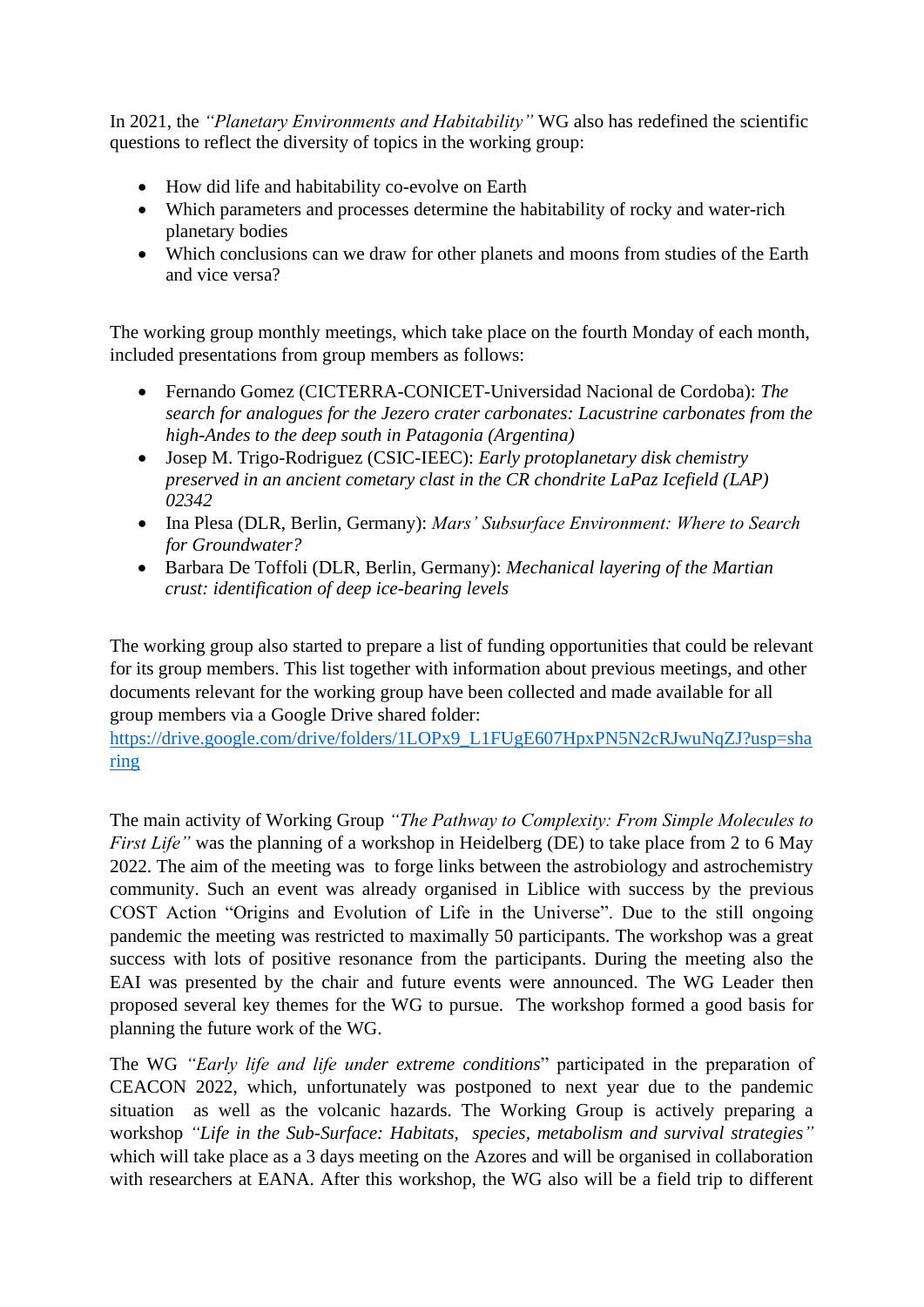islands. The ISSI project "Towards a Universal Tracers Portal" funded by the International Space Science Institute is ongoing (see below). Members of the WG also participated to NASA Absicon 2022 in Atlanta (May) as SOC members, session conveners and speakesr.

The Project Team: *"Tracing life and identifying habitable environment"* has succeeded to establish a working group at ISSI entritled "TOWARDS A UNIVERSAL TRACERS PORTAL". Work of this group started in November 2021 with a virtual kick-off meeting, to which in total 26 experts from different fields and perspectives were invited. The aim of this event was to discuss and brainstorm on tracers of habitability as well as tracers of life (together with potential problems regarding nomenclature, misunderstandings between different scientific fields, how to establish a common language) in three different domains: Earth, Solar System and exoplanets research. Through late 2021 and early 2022, crossdisciplinary discussions through online meetings on the ISSI platform were hold to plan how to best establish the planned tracers portal, and to identify the formats (as review papers and public debates, website) for addressing philosophical definition of biosignatures, gaps of knowledge related to tracers of habitability as well as tracers of life. Preparation of the inperson first meeting in Bern in June 2022 is also ongoing. A talk (L Noack, IG Tenkate, E Javaux) at the GA will summarize these advances at the WG "Astrobiology and Society" in Hoor 2022.

The Working Group on *Historical Philosophical and Societal Questions in Astrobiology* focused on the preparation of two events in late spring 2022, namely a summer school entitled "Life on Earth and Beyond" to be organised on the island of Ven (SE) May 30–June 1, 2022, followed by an excursion to Stevns Klint in Denmark June 2, and a workshop on "Astrobiology and Society" to be organised in Höör June 3–4, 2022. The resonance of the summer school was very good with almost 40 people attending, including participants from outside Europe. Co-funding from Lund Universiity was obtained in an amount of EUR 10000 for both events. A further workshop on legal, societal and ethical questions concerning the commercialisation of space is planned to take place in Kiruna (SE) in 2023 or 2024. The WG had two scheduled zoom meetings in 2021. On March 25, the members of the WG discussed the general features of the WG, research questions to be tackled, possible themes, and activities. October 6, the members of the WG discussed "Errors and misconceptions in astrobiology reaching out to the general public" in an on-line meeting. This topic has been debated since then through the mailing list.

The first team meetings of the Project Team *"Physical and Chemical Processes in Protoplanetary Disks (PPDs)"* were held in January 2021 and April 2021 via Zoom. The team membership has now expanded to include members of the exoplanet research community. The project team had planned an in-person meeting at Schloss Ringberg in March 2022; however, the remaining uncertainty over international travel in January 2022 meant that many team members were not able to confirm their participation. It was decided to hand back the slot, and to resubmit an application for an in-person meeting in summer of 2023. A substantial action completed in 2021 was the submission of a COST Action proposal "The birth of solar systems" in Autumn 2021, and for which we are yet to hear the outcome but it is expected to be imminent. The COST Action proposes four Working Groups bringing together the interdisciplinary expertise needed to answer fundamental questions on how planets form: i) Planet formation: laboratory perspectives; ii) Advancing planet formation models; iii) Planet formation theory confronts observations; and iv) Emerging habitable environments.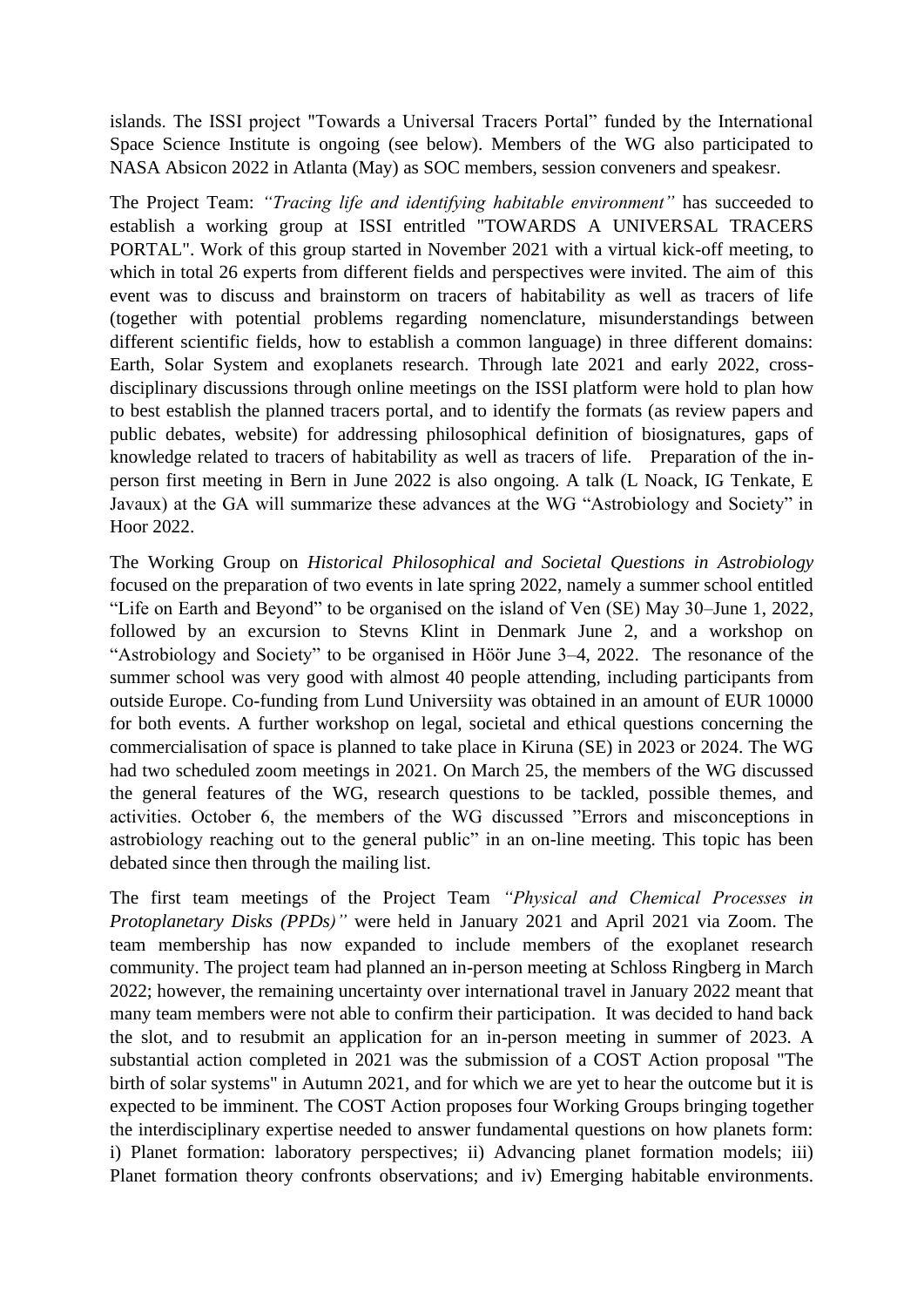The COST Action proposal was broadened in participation and involved 40 proposers, 42.5% of which were female and 30% of which were early career researchers, from 17 countries, 53.3% of which were COST Inclusiveness Target Countries. A final note for the report is the stepping down of Dr Gesa Bertrang as joint coordinator of the project team. Dr Bertrang has decided to leave astronomy to pursue a career in science communication and engagement. We would like to thank Dr Bertrang for all her efforts and leadership of the team, and wish her well in her new career. A new team co-coordinator will be sought and appointed in 2022.

The Project Team "Science Fiction as A Tool for Astrobiology Outreach & Education" continues on its trajectory of science fiction-facilitated outreach, started with the e-book anthology titled *Strangest of All* in 2020 (aiming to increase interest in astrobiology and STEM overall via using science fiction stories accompanied by short science essays). The more ambitious print and e-book anthology *Life Beyond Us* was [successfully crowdfunded](https://www.kickstarter.com/projects/laksamedia/european-astrobiology-institute-presents-life-beyond-us) in spring 2021, exceeding all three stretch goals to include more stories and essays (28 of each), and we are currently waiting for a few last essays, introduction and afterword before wrapping up the editing and copyediting phase and getting the book ready for publication (in autumn 2022 as planned).



Image: *Life Beyond Us* cover (cover art Dan J. O'Driscoll, cover design Veronica Annis) for the paperback/hardcover editions.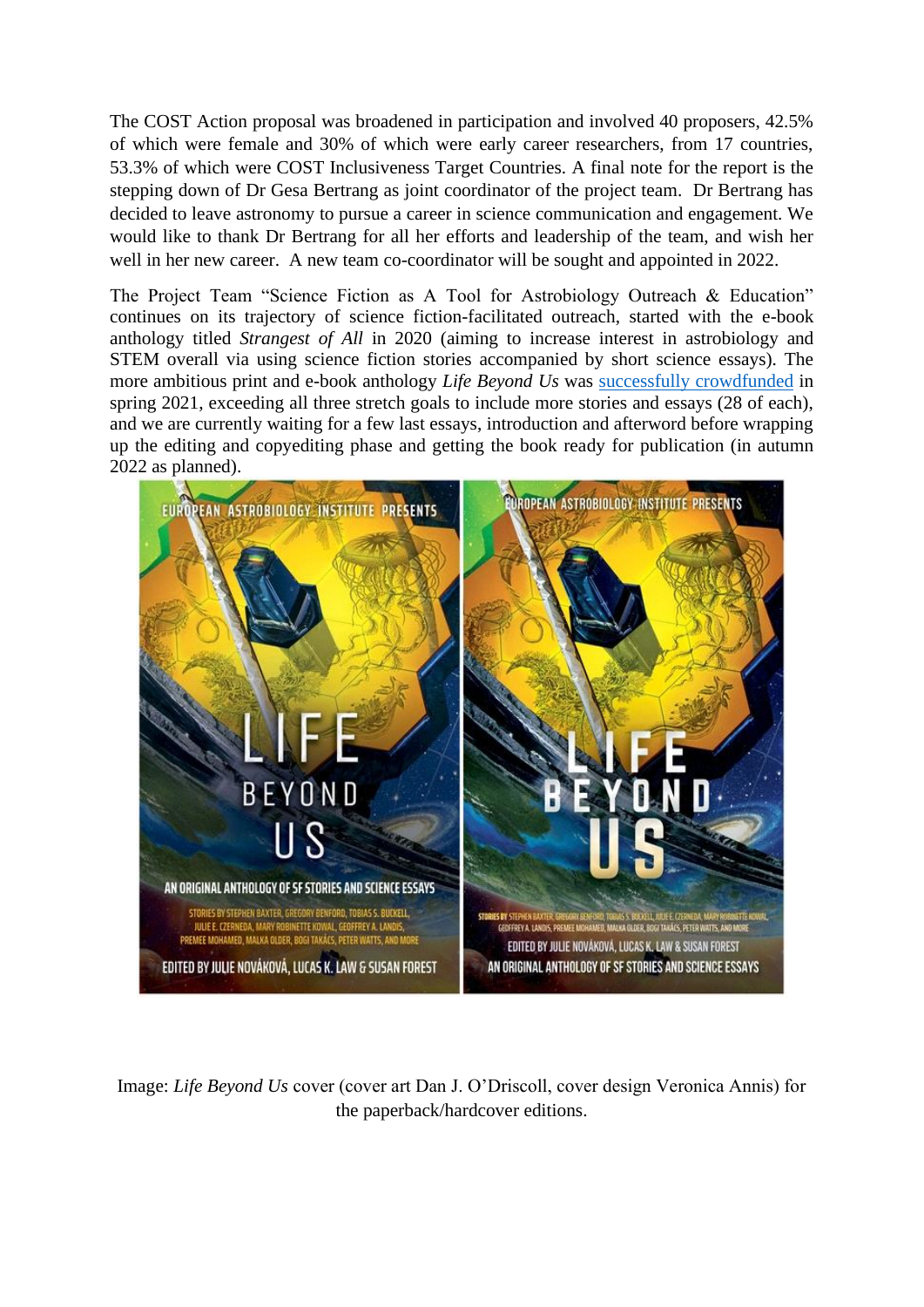The project team *"Impacts and their Role in the Evolution of Life"* focused on the planning of two events in 2023 and 2024, namely a summer school and a meeting on the subject, which will be held in Nördlingen, at the site of the Ries crater project. Local contacts have already been forged. Accommodation has been secured and a programme for the summer school is being drafted. An exhibition "Impacts and Impactors in Art" will be organised during the conference at a local arts museum and the newly to be created project team "Astrobiology and Arts".

In the Working Group *"Fieldwork and Field Site Management"*, the capabilities of the currently existing field sites were surveyed and evaluated jointly again, from a point of view of their unique characteristics. The following aspects should be emphasized and put into the focus in a next proposal to provide financial support for field work there:

- **Pilbara area, Australia:** the best location of over 3 billion years old well preserved rocks with, fossil evidence for early life. This site should be exploited on a way to allow the long term activity of European scientists there, with continuation after sampling.
- **Movile cave and Apuseni Mountains ice caves:** unique aspect in the subsurface closed character of the ecosystem. Future work plans should focus on the subsurface interaction and chemical circulation there.
- **Southern Italian volcanic region:** fresh lava fields: further exploitation of the way is needed how these hot springs and hydrothermal lakes related sites support testing the origin of life on early Earth and understanding of bio-signatures.
- **Azores:** composed of primitive basaltic rocks: the hydrothermal sites here provide ways to understand the exploitation of chemical energy, and specific fossilization, speleothems in lava tubes for bio-morpho features.
- **Iceland**: ice and volcanic interaction sites, colonization of lava caves and silica springs are unique here.

Having these field sites together, in case of financial support, synergies should focus on the followings (however these topics should be further discussed, and especially specific guidelines are needed):

- Fossilization and bio-morpho structure analysis: connecting the Italian volcanic regions and Iceland hot spring fields produced specific fossilization experience with searching for similar features at the Pilbara sites.
- Subsurface ecosystems and chemical energy exploitation: connecting the analysis of Movile cave, Azores sites and Iceland lava caves regarding the used sources, their local release / sinks, and circulation.

### **Seminars**

Since autumn 2020 the EAI organises a biweekly series of seminars by eminent astrobiologists. During 2021 more than 2w0 seminars were given which were livestreamed on our website [\(https://europeanastrobiology.eu/streamed-seminars/\)](https://europeanastrobiology.eu/streamed-seminars/) and archived on a special Youtube channel. Attendance was very good (up to 70 participants) and the resonance very positive. The seminar series will be continued in 2022 and slots are already filled until summer. To attract more interest and to give an introduction into the topic a trailer was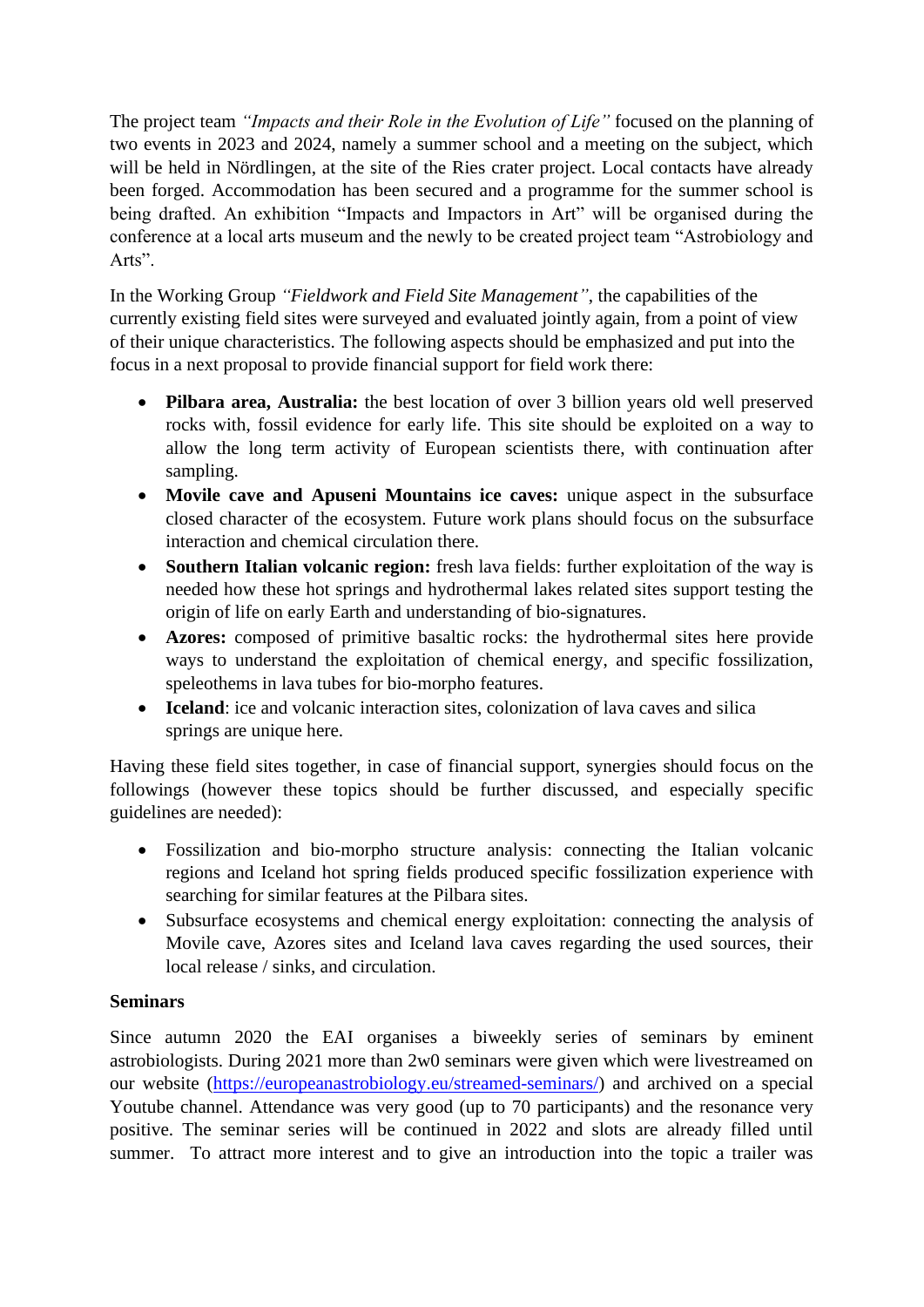produced before each seminar in cooperation with the speaker. These trailers are also available at the Youtube Channel.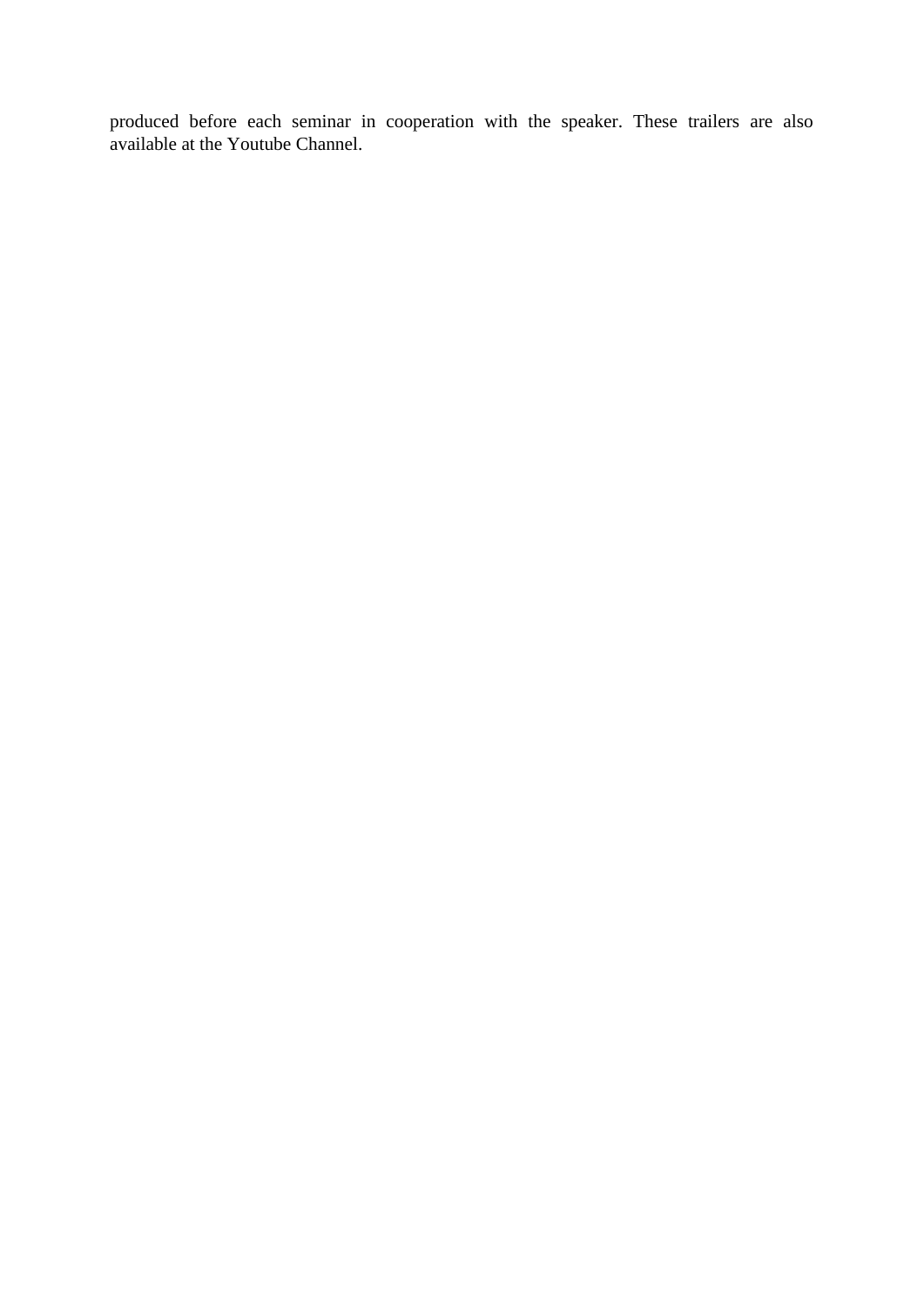#### **General Assembly 2021**

The General Assembly 2021, which was scheduled to take part from 25-24 April 2022 in Fuencaliente de La Palma (ES). Unfortunately, all that arrangement had to be cancelled due to the Covid-19 outbreak and the meeting was (again) adjourned to 8-12 May 2023, not only because of the pandemic, but also to the outbreak of the volcano, whose situation was very unclear. We also planned a meeting of early career astrobiologists in cooperation with AbGradE just before BEACON 2020 at the same location. It was planned to consist of 3 days of scientific programme and a day of excursions. A team of 7 early career scientists will act as the Scientific Organisation Committee for the event.

Nevertheless, the General Assembly 2022 had to be held on-line, which was done on 5 October 2021. However, we managed to get a one-day event with very interesting scientific talks from all fields of astrobiology together. The business meeting with the votes on the motions was held in the late afternoon. The layout and the programme was praised by quite a few attendees and the infrastructure was managed very well by the ESF office staff.

### **Training**

The 16th edition of the Rencontres Exobio pour Doctorants/Astrobiology Introductory Course (RED'22: [http://www.exobiologie.fr/red/index.php/en/red16-astrobiology-course/\)](http://www.exobiologie.fr/red/index.php/en/red16-astrobiology-course/) have been successfully held on March 13-19th. Due to sanitary situation we had limited the number of attendees to 35, and finally due to positive Covid tests at the very last minute, 3 registrations have been cancelled. Among the 32 attendees, 25 were from French laboratories (French students or european ones) and supported by CNES (French National Space Center) grants, 7 were coming from European countries (Poland, Switzerland, Greece, Germany, UK, Ireland, Spain) and supported by EAI grants. Half of the speakers were coming from France (this choice was done on purpose in case it would have been impossible for our European colleagues to travel due to Covid-related constraints), the 7 others were from Switzerland, Poland, UK, Spain and Sweden. All lectures have been given in person, except one by a speaker from the UK which was given remotely for reason of travel constraints at the very last minute. All lectures have been recorded and will be published soon on the platform Astrobiovideo: [https://astrobiovideo.com/en/.](https://astrobiovideo.com/en/)

No summer schools could be held during 2021 due to the pandemic situation. But preparations were underway for the summer school "Life on Earth and Beyond" in June 2022 (Ven Island, SE) as well as the one on "Volcanism, Plate Tectonics, Hydrothermal Vents and Life" on the Azores in October 2022.

The *EAI Academy was launched,* which is a new international educational program that has been broadcasted during the 2021-2022 academic year by the Center for Astrobiology (CAB), Madrid. It consisted of a series of 16 didactic talks on the following four topics:

- Trips to the Outer Solar System
- Habitability of exoplanets
- Life in the dark
- Co-evolution of planetary geospheres, atmospheres and biospheres".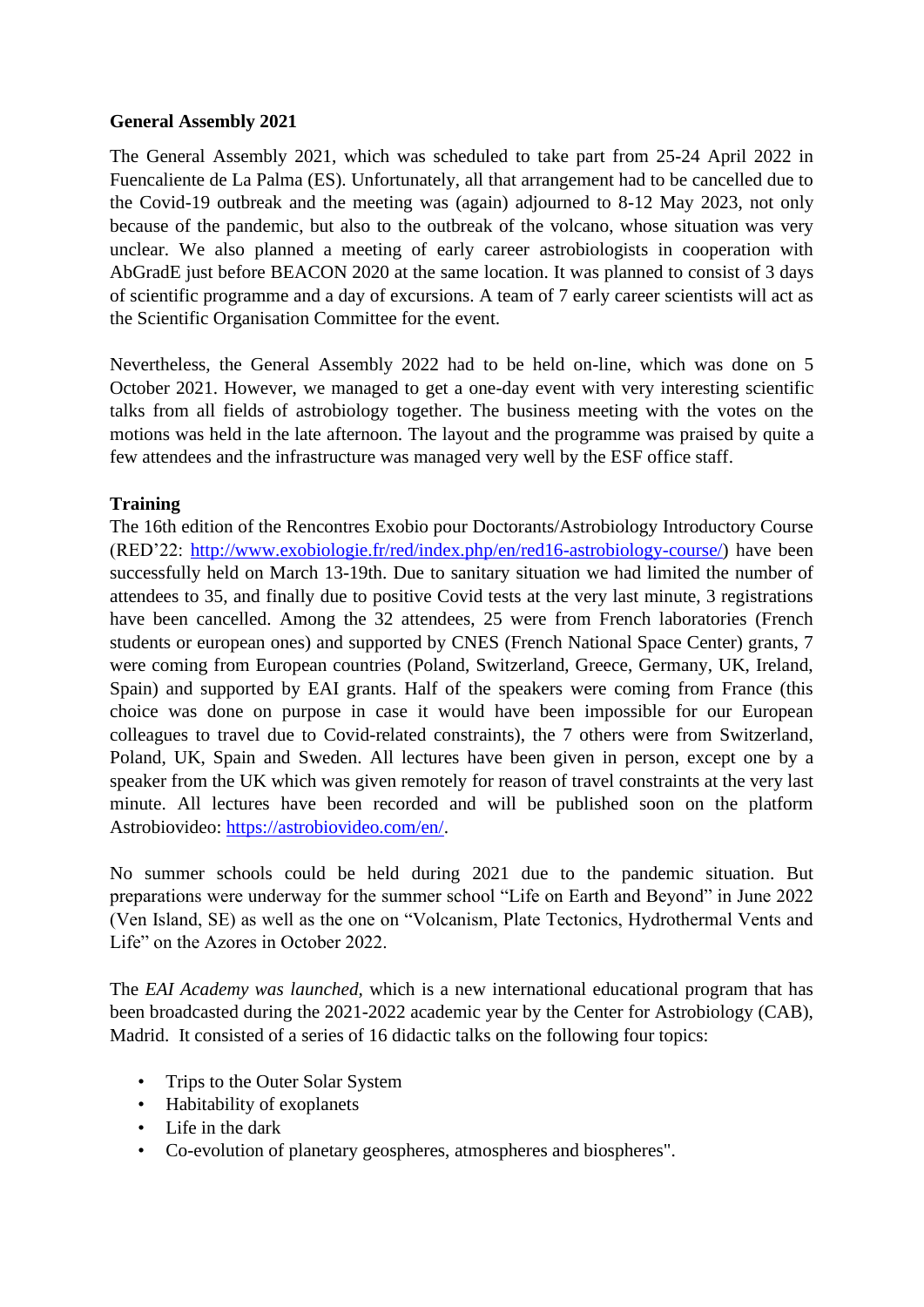The seminars have been offered for free and will be streamed online every two weeks. Each session included a 30-40 minute didactic talk given by an expert. The talk was followed by about 20 minutes of questions and answers. These online events have been very popular: the program has 350 subscribers and each seminar has had between 200 and 80 attendees from 32 countries and all continents. The talks are given by world-renowned experts, who answer the questions raised by the public after their talk. At the end of the academic year, CAB awards a certificate of participation to those who attend at least 10 seminars and the University of Tartu awards 3 ECTS and a digitally stamped certificate to those who also complete a short homework assignment. All past seminars have been recorded and are available on the CAB Youtube channel. The program, which has been a success, will be relaunched in September for the 2022-2023 academic year. For more information about the program, future announcements and to access past lectures consult the EAI Academy website: [\(https://cab.inta-csic.es/en/training/academy/eai-academy/\)](https://cab.inta-csic.es/en/training/academy/eai-academy/). Preparations for the academic year 2022-2023 are already underway.

#### **Dissemination and Intellectual Output**

Since the field of astrobiology continues to expand at a rapid rate, the editors of the Encyclopedia of Astrobiology have decided that a new edition was needed to update the Second Edition published in 2015. The 3rd Edition of the Encyclopedia of Astrobiology is in production and its launch is planned in September 2022 in Granada, Spain during the EPSC/EANA conference. This 3rd edition, both on line and in paper, coordinated by 40 editors and written by more than 300 authors, contains 2200 entries, of which 40% are new ones or updated ones from the 2nd Edition [\(https://link.springer.com/referencework/10.1007/978-3-662-44185-5\)](https://link.springer.com/referencework/10.1007/978-3-662-44185-5) The exciting new scientific results included in the encyclopaedia include the discovery of thousands of new exoplanets; data from a number of new spacecraft exploring the Solar System's planets, satellites, and small bodies such as asteroids and comets; new isotopic data that radically change our understanding of the formation of the Solar System in general and of the early Earth in particular; the identification of increasingly complex organic molecules in space and in protoplanetary disks; new techniques and discoveries in prebiotic chemistry; novel efficient methodologies to generate genomic information in phylogeny and evolution; characterization of new extreme environments and isolation of previously unknown microorganisms ; and the development of a next generation of facilities for sample analysis, sample curation, planetary simulation environments and remote observations from the ground. Moreover, this new edition includes new entries in the history, philosophy and sociology of astrobiology.

#### **Outreach and corporate identity**

The new EAI website was made public in summer 2021 with the same URL [\(www.europeanastrobiology.eu\)](http://www.europeanastrobiology.eu/). It allows the Working Group leaders and project team coordinators to manage their own webpage or the webmasters of the Working Groups under the EAI website. Training events for the different Working Groups and Project Teams havealready been offered and one-to-one meetings with ESF consultant Shorouk ElKobros (who has been creating the website) have been organised for the webmasters of the different Working Groups and Project Teams. This will enable them to manage the webpages of their entities on their own.